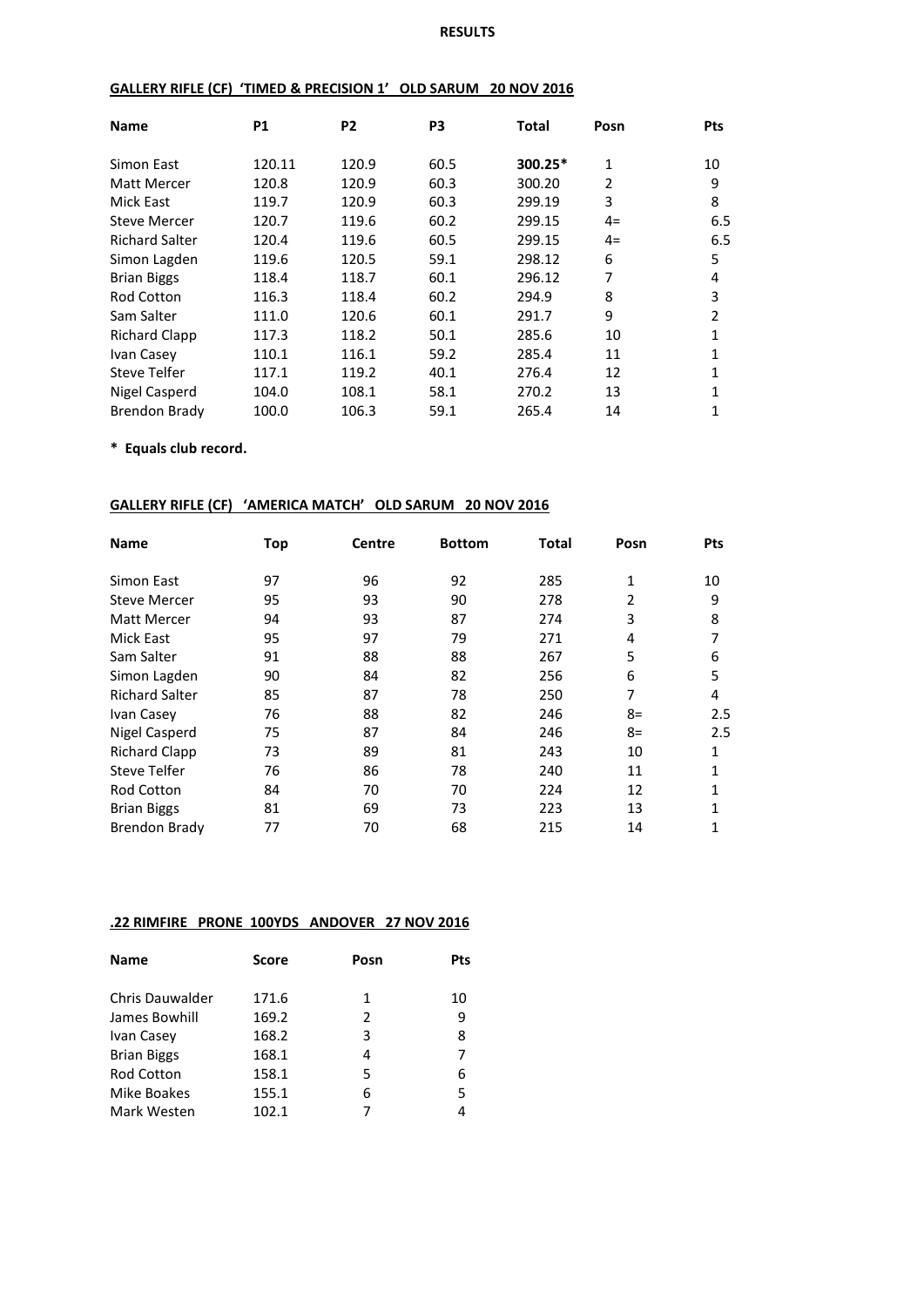## **XMAS COMPS 25M OLD SARUM 4 DEC 2016**

| <b>Name</b>                        | Score | Posn      |
|------------------------------------|-------|-----------|
| .22 rimfire, benchrest – any rifle |       | 'Hostage' |
| Chris Dauwalder                    | 153   | 1         |
| Julian Mackie                      | 151   | 2         |
| Brendon Brady                      | 125   | 3         |
| Richard Salter                     | 102   | 4         |
| <b>Steve Mercer</b>                | 101   | 5         |
| Rod Cotton                         | 97    | 6         |
| Lisa Brady                         | 96    | 7         |
| Matt Mercer                        | 88    | 8         |
| Steve Winder                       | 78    | 9         |
| <b>Brian Biggs</b>                 | 60    | 10        |
| Ivan Casey                         | 46    | 11        |
| Dave Jamieson                      | 20    | 12        |
| Martin Wilson                      | -10   | 13        |
|                                    |       |           |

## **.22 rimfire, benchrest – semi-auto rifle 'Darts'**

| 448 | 1    |
|-----|------|
| 385 | 2    |
| 352 | 3    |
| 287 | 4    |
| 279 | 5    |
| 218 | 6=   |
| 218 | $6=$ |
| 141 | 8    |
| 139 | ٩    |
| 135 | 10   |
| 102 | 11   |
| 96  | 12   |
|     |      |

## **Gallery Rifle (CF) Offhand 'Weak Shoulder'**

| <b>Name</b>            | Top | <b>Bottom</b> | <b>Total</b> | Posn |
|------------------------|-----|---------------|--------------|------|
|                        |     |               |              |      |
| lan Smedley            | 136 | 128           | 264          | 1    |
| Chris Blackler         | 124 | 119           | 243          | 2    |
| <b>Richard Salter</b>  | 121 | 121           | 242          | 3    |
| Julian Mackie          | 124 | 115           | 240          | 4    |
| <b>Paul Phillips</b>   | 119 | 101           | 220          | 5    |
| <b>Chris Dauwalder</b> | 110 | 105           | 215          | 6    |
| <b>Brian Biggs</b>     | 93  | 100           | 193          | 7    |
| Dave Jamieson          | 91  | 99            | 190          | 8    |
| <b>Rod Cotton</b>      | 72  | 89            | 161          | 9    |
| Steve Telfer           | 63  | 87            | 150          | 10   |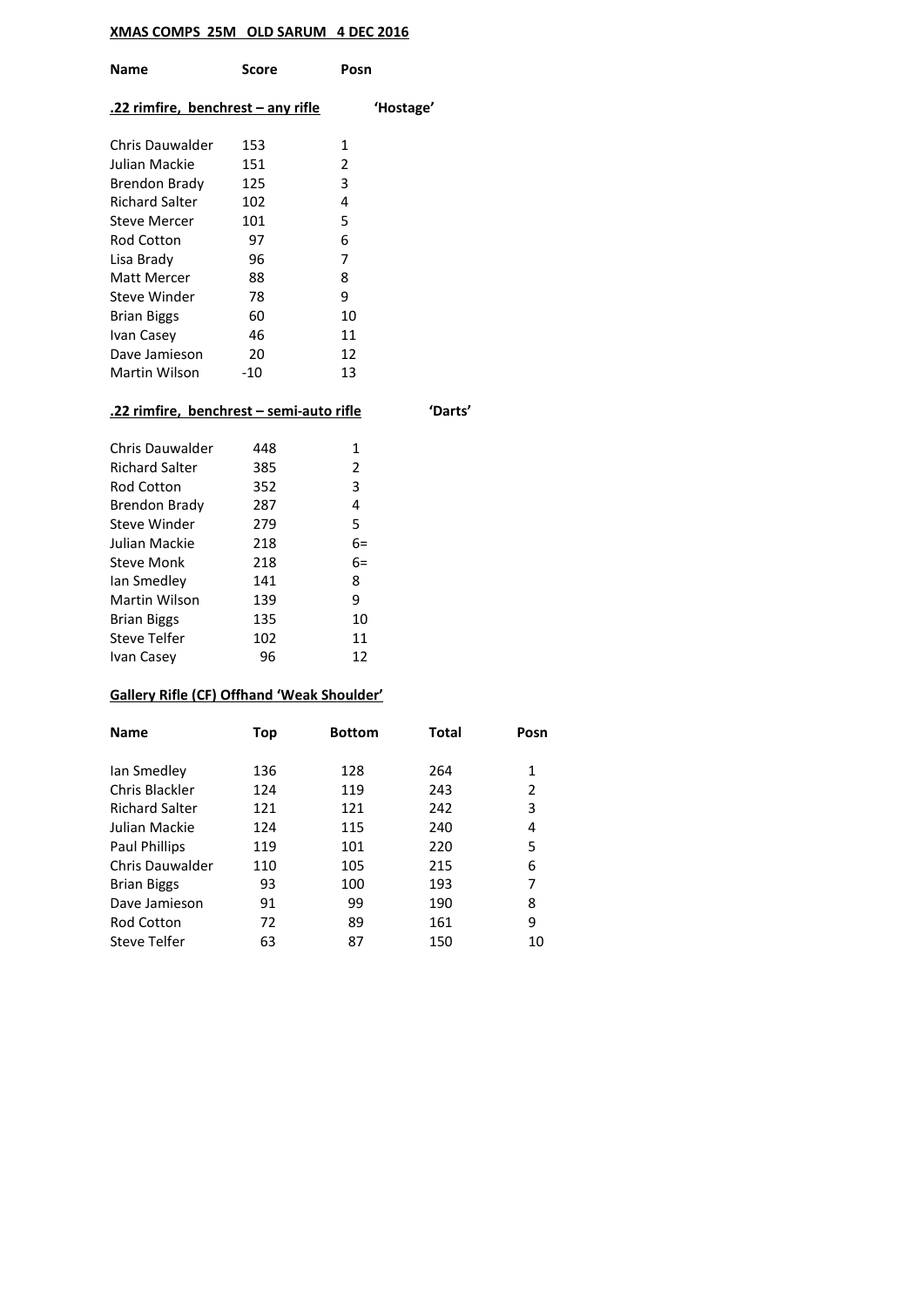## **BLACK POWDER COMPS 25M OLD SARUM 11 DEC 2016**

| Name                       | Score | Posn |  |  |  |
|----------------------------|-------|------|--|--|--|
| Musket - 10 shots to count |       |      |  |  |  |
| Chris Blackler             | 76    | 1    |  |  |  |
| Doug Morley                | 74    | 2    |  |  |  |
| Ivan Casey                 | 65    | 3    |  |  |  |
| Rod Cotton                 | 62    | 4    |  |  |  |
| Tony Butler                | 60    | 5    |  |  |  |
| Pistol - 12 shots          |       |      |  |  |  |
| Ian Smedley                | 91    | 1    |  |  |  |
| <b>Paul Phillips</b>       | 85    | 2    |  |  |  |
| Rod Cotton                 | 77    | 3    |  |  |  |
| Ivan Casey                 | 65    | 4    |  |  |  |
| Chris Blackler             | 49    | 5    |  |  |  |

## **F CLASS 300YDS CENTURY 18 DEC 2016**

| <b>Name</b>          | <b>Class</b> | <b>Rifle</b>    | <b>Calibre</b>    | <b>Bullet Wt</b> | <b>Score</b> | Posn           | Pts            |
|----------------------|--------------|-----------------|-------------------|------------------|--------------|----------------|----------------|
| <b>Graham Downer</b> | F/O          | <b>RPA</b>      | .284              | 180              | 75.10        | $\mathbf{1}$   | 10             |
| Ross Pritchard       | F/O          | Barnard         | 6.5x47            | 140              | 74.6         | $\overline{2}$ | 9              |
| Gary Jefferies       | F/TR         | Sabatti         | .308              | 155              | 71.3         | 3              | 8              |
| <b>Graham Downer</b> | F/TR         | <b>RPA</b>      | .308              | 155              | 69.5         | 4              | $---$          |
| Gary Jefferies       | F/O          | <b>DCR</b>      | .243              | 105              | 67.3         | 5              | ---            |
| Paul Storrer         | F/O          | <b>Ruger PR</b> | 6.5 Creedmore 139 |                  | 67.0         | 6              | $\overline{7}$ |
| <b>Steve Telfer</b>  | F/O          | Tikka           | .243              | 100              | 66.3         | 7              | 6              |
| <b>Steve Telfer</b>  | F/TR         | Sako A7         | .308              | 168              | 54.1         | 8              |                |
| <b>Nancy Shering</b> | F/TR         | M14             | 7.62              | 167              | 54.0         | 9              | 5              |
| Ivan Casey           | F/TR         | Remmy 700       | .223              | 62               | 50.0         | 10             | $\overline{4}$ |
| <b>Brendon Brady</b> | F/O          | <b>Ruger PR</b> | 6.5 Creedmore 120 |                  | 49.2         | 11             | 3              |
| <b>Mike Boakes</b>   | F/TR         | Tikka           | .223              | 55               | 47.1         | 12             | $\overline{2}$ |
| Simon Lagden         | F/TR         | Remmy 700       | .223              | 62               | 47.0         | 13             | 1              |
| <b>Brian Biggs</b>   | F/TR         | Tikka           | .223              | 62               | 38.0         | 14             | $\mathbf{1}$   |
| <b>Brian Biggs</b>   | F/TR         | Remmy 700       | .223              | 62               | 62.1         |                | $2nd$ att      |
| <b>Brendon Brady</b> | F/O          | <b>Ruger PR</b> | 6.5 Creedmore 120 |                  | 61.0         |                | $2nd$ att      |
| Mike Boakes          | F/TR         | Tikka           | .223              | 55               | 53.0         |                | $2nd$ att      |
| Ivan Casey           | F/TR         | Remmy 700       | .223              | 62               | 48.0         |                | $2^{nd}$ att   |
| F/TR                 |              |                 |                   |                  |              |                |                |
| Gary Jefferies       | F/TR         | Sabatti         | .308              | 155              | 71.3         | $\mathbf 1$    | 10             |
| <b>Graham Downer</b> | F/TR         | <b>RPA</b>      | .308              | 155              | 69.5         | $\overline{2}$ | 9              |
| <b>Steve Telfer</b>  | F/TR         | Sako A7         | .308              | 168              | 54.1         | 3              | 8              |
| <b>Nancy Shering</b> | F/TR         | M14             | 7.62              | 167              | 54.0         | 4              | $\overline{7}$ |
| Ivan Casey           | F/TR         | Remmy 700       | .223              | 62               | 50.0         | 5              | 6              |
| Mike Boakes          | F/TR         | Tikka           | .223              | 55               | 47.1         | 6              | 5              |
| Simon Lagden         | F/TR         | Remmy 700       | .223              | 62               | 47.0         | 7              | 4              |
| <b>Brian Biggs</b>   | F/TR         | Tikka           | .223              | 62               | 38.0         | 8              | 3              |
| <b>Brian Biggs</b>   | F/TR         | Remmy 700       | .223              | 62               | 62.1         |                | $2nd$ att      |
| <b>Mike Boakes</b>   | F/TR         | Tikka           | .223              | 55               | 53.0         |                | $2nd$ att      |
| Ivan Casey           | F/TR         | Remmy 700       | .223              | 62               | 48.0         |                | $2^{nd}$ att   |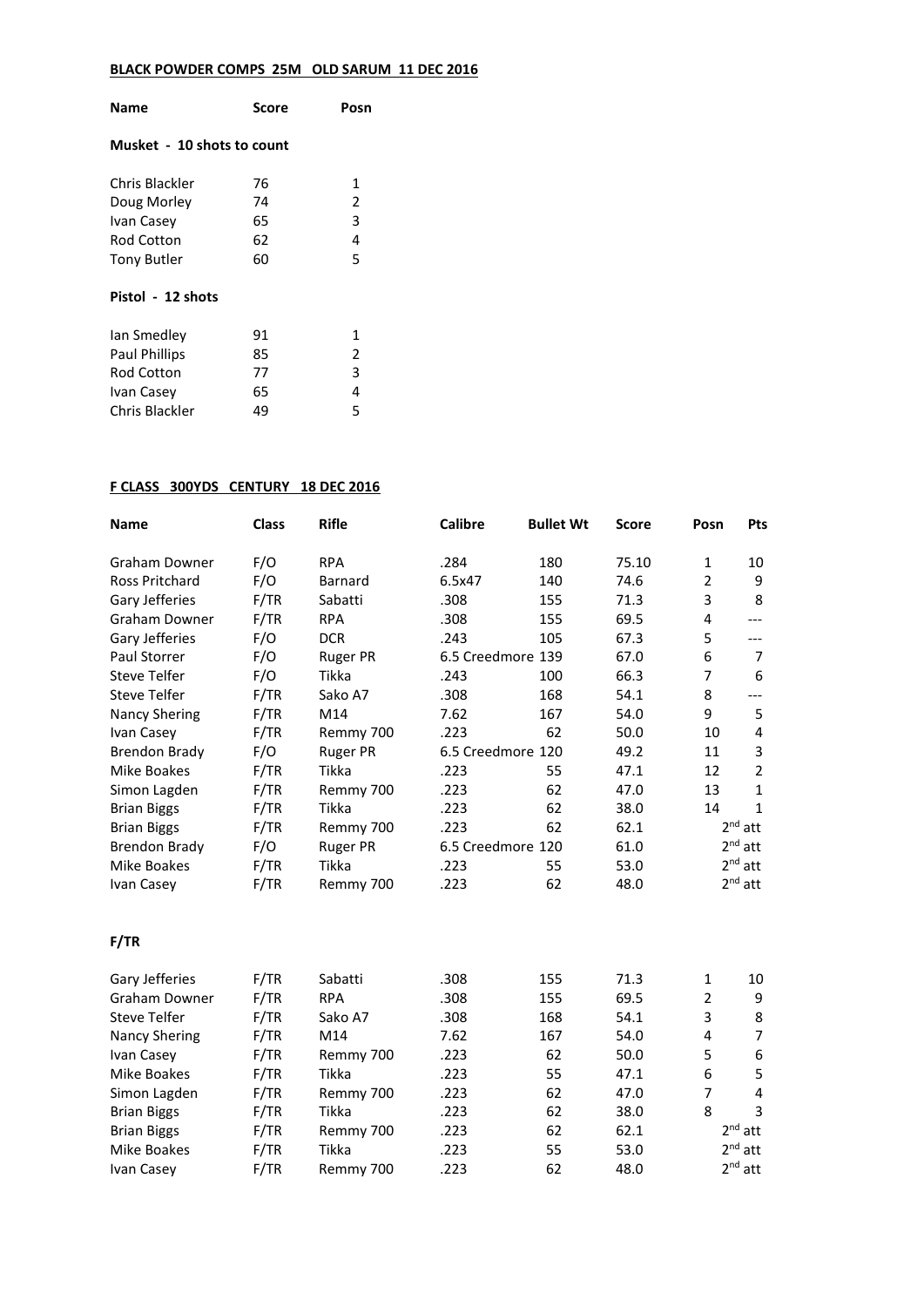#### **.22 RIMFIRE OFFHAND 25M OLD SARUM 1 JAN 2017**

| <b>Name</b>          | Top | <b>Bottom</b> | Total | Posn           | <b>Pts</b> |
|----------------------|-----|---------------|-------|----------------|------------|
| Mick East            | 146 | 145           | 291   | $\mathbf{1}$   | 10         |
| Bill Ellis (G)       | 144 | 145           | 289   | $\overline{2}$ | ---        |
| <b>Rod Cotton</b>    | 140 | 144           | 284   | 3              | 9          |
| Steve Telfer         | 140 | 131           | 271   | 4              | 8          |
| Steve Winder         | 137 | 133           | 270   | 5              | 7          |
| <b>Tony Butler</b>   | 128 | 135           | 263   | 6              | 6          |
| Chris Blackler       | 131 | 130           | 261   | $7 =$          | 4.5        |
| Mike Boakes          | 135 | 126           | 261   | $7=$           | 4.5        |
| Peter Kiv            | 125 | 127           | 252   | 9              | 3          |
| Andrea (G)           | 119 | 125           | 244   | 10             | ---        |
| <b>Nancy Shering</b> | 110 | 92            | 202   | 11             | Pistol     |
| Bill Ellis (G)       | 82  | 105           | 187   | 12             | Pistol     |

## **.22 RIMFIRE 'TIMED & PRECISION 1' OLD SARUM 1 JAN 2017**

| <b>Name</b>          | <b>P1</b> | P <sub>2</sub> | P <sub>3</sub> | Total  | Posn           | <b>Pts</b> |
|----------------------|-----------|----------------|----------------|--------|----------------|------------|
| Mick East            | 115.1     | 120.1          | 60.5           | 295.7  | 1              | 10         |
| Bill Ellis (G)       | 119.4     | 118.5          | 57.1           | 294.10 | $\overline{2}$ | ---        |
| <b>Brian Biggs</b>   | 119.2     | 115.1          | 58.1           | 292.4  | 3              | 9          |
| <b>Rod Cotton</b>    | 119.2     | 115.5          | 57.2           | 291.9  | 4              | 8          |
| Chris Blackler       | 117.4     | 113.1          | 60.2           | 290.7  | 5              | 7          |
| <b>Steve Telfer</b>  | 114.1     | 115.1          | 57.0           | 286.2  | 6              | 6          |
| Ivan Casey           | 108.0     | 112.2          | 56.0           | 276.2  | 7              | 5          |
| Peter Kiv            | 105.2     | 112.0          | 53.1           | 270.3  | 8              | 4          |
| Steve Winder         | 99.0      | 109.3          | 50.0           | 258.3  | 9              | 3          |
| <b>Mike Boakes</b>   | 108.0     | 94.3           | 37.2           | 239.5  | 10             | 2          |
| Steve Telfer         | 116.2     | 114.2          | 60.1           | 290.5  | $2nd$ att      |            |
| Steve Winder         | 102.0     | 110.2          | 59.1           | 271.3  | $2nd$ att      |            |
| Bill Ellis (G)       | 96.0      | 105.1          | 56.1           | 257.2  | Pistol         |            |
| B(ruce) Ellis        | 55.1      | 102.0          | 56.1           | 213.2  | Pistol         |            |
| <b>Nancy Shering</b> | 85.0      | 75.0           | 51.1           | 211.1  | Pistol         |            |

## **AIR RIFLE OFFHAND 25M OLD SARUM 1 JAN 2017**

| <b>Name</b> | Top | <b>Bottom</b> | Total | Posn |
|-------------|-----|---------------|-------|------|
| Peter Kiy   | 124 | 111           | 235   |      |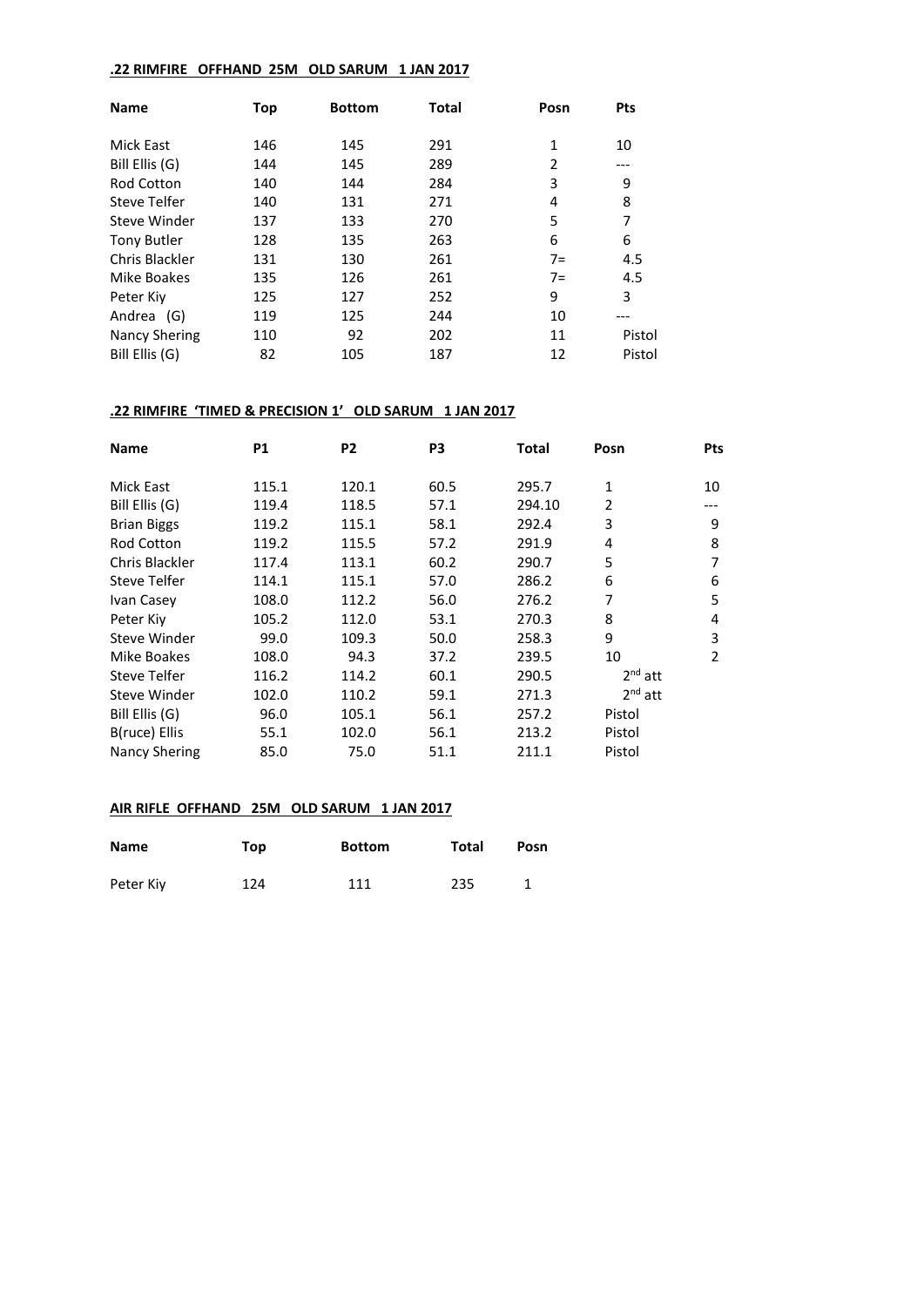#### **GALLERY RIFLE (CF) OFFHAND 25M OLD SARUM 8 JAN 2017**

| <b>Name</b>          | Top | <b>Bottom</b> | Total | Posn         | <b>Pts</b>   |
|----------------------|-----|---------------|-------|--------------|--------------|
| <b>Mick East</b>     | 147 | 144           | 291   | $\mathbf{1}$ | 10           |
| <b>Steve Mercer</b>  | 145 | 139           | 284   | 2            | 9            |
| <b>Matt Mercer</b>   | 137 | 142           | 279   | 3            | 8            |
| lan Smedley          | 138 | 139           | 277   | 4            | 7            |
| Chris Blackler       | 135 | 141           | 276   | 5            | 6            |
| Peter Kiv            | 137 | 128           | 265   | 6            | 5            |
| <b>Steve Telfer</b>  | 131 | 126           | 257   | 7            | 4            |
| <b>Brian Biggs</b>   | 126 | 130           | 256   | 8            | 3            |
| <b>Rod Cotton</b>    | 125 | 128           | 253   | 9            | 2            |
| Ross Pritchard       | 129 | 123           | 252   | 10           | $\mathbf{1}$ |
| <b>Brendon Brady</b> | 123 | 127           | 250   | 11           | $\mathbf{1}$ |
| Simon Lagden         | 125 | 122           | 247   | 12           | $\mathbf{1}$ |
| <b>Martin Wilson</b> | 122 | 124           | 246   | 13           | $\mathbf{1}$ |
| Ivan Casey           | 113 | 118           | 231   | 14           | $\mathbf{1}$ |
| James Thompson       | 112 | 117           | 229   | 15           | $\mathbf{1}$ |
| Lloyd Davy           | 112 | 114           | 226   | 16           | $\mathbf{1}$ |
| <b>Rod Cotton</b>    | 104 | 119           | 223   | $2nd$ att    |              |
| <b>Nancy Shering</b> | 87  | 95            | 182   | Pistol       |              |

#### **GALLERY RIFLE (CF) 'MULTI-TARGET' OLD SARUM 8 JAN 2017**

| Name                  | Left | Right | Total     | Posn   | Pts |
|-----------------------|------|-------|-----------|--------|-----|
| lan Smedley           | 59.8 | 60.9  | 119.17 ** | 10     |     |
| <b>Matt Mercer</b>    | 55.4 | 55.7  | 110.11    | 2      | 9   |
| Chris Blackler        | 55.4 | 54.5  | 109.9     | 3      | 8   |
| Mick East             | 58.4 | 51.3  | 109.7     | 4      | 7   |
| Martin Wilson         | 49.2 | 52.3  | 101.5     | 5      | 6   |
| Peter Kiy             | 49.3 | 50.2  | 99.5      | 6      | 5   |
| <b>Steve Mercer</b>   | 56.5 | 40.3  | 96.8      | 7      | 4   |
| Simon Lagden          | 46.1 | 50.1  | 96.2      | 8      | 3   |
| <b>Ross Pritchard</b> | 43.0 | 53.1  | 96.1      | 9      | 2   |
| <b>Rod Cotton</b>     | 49.2 | 46.2  | 95.4      | 10     | 1   |
| Steve Telfer          | 47.0 | 48.3  | 95.3      | 11     | 1   |
| <b>Brian Biggs</b>    | 49.3 | 45.4  | 94.7      | 12     | 1   |
| Lloyd Davy            | 45.4 | 47.4  | 92.8      | 13     | 1   |
| Sam Salter            | 45.0 | 41.0  | 86.0      | 14     | 1   |
| James Thompson        | 31.0 | 27.0  | 58.0      | 15     | 1   |
| <b>Bruce Ellis</b>    | 42.0 | 49.0  | 91.0      | Pistol |     |

\*\* Equals club record. Old records had no 'x' count, they still stand, so this is the 1<sup>st</sup> of the 'new' records with the 'X' ring.

# **.22 RIMFIRE BENCHREST 25M OLD SARUM 8 JAN 2017 Any Rifle**

| <b>Any Rifle</b> |
|------------------|

| <b>Name</b>            | <b>Rifle</b>       | Ammo                   | Score  | Posn | <b>Points</b> |
|------------------------|--------------------|------------------------|--------|------|---------------|
| <b>Bruce Ellis</b>     | Anschutz 54        | Lapua Centre X         | 248.11 | 1    | 10            |
| <b>Ross Pritchard</b>  | Anschutz 54        | <b>RWS Match</b>       | 246.12 | 2    | 9             |
| Brendon Brady          | Anschutz 54        | <b>RWS R50</b>         | 245.11 | 3    | 8             |
| <b>Nancy Sheering</b>  | Anschutz 54        | Lapua Centre X         | 245.9  | 4    | 7             |
| Mick East              | <b>BSA Int Mk2</b> | SK Rifle Match         | 244.9  | 5    | 6             |
| Sam Salter             | Anschutz54         | <b>RWS</b>             | 242.7  | 6    | 5             |
| Steve Winder           | <b>Ruger 10/22</b> | <b>RWS R50</b>         | 238.6  | 7    | 4             |
| <b>Chris Dauwalder</b> | Tac Inn 10/22      | <b>SK Pistol Match</b> | 236.5  | 8    | 3             |
| Peter Kiy              | Anschutz 64        | Eley Club              | 235.3  | 9    | 2             |
| Sasha Brady (J)        | Anschutz 54        | <b>CCI Mini Mag *</b>  | 232.3  | 10   | 1             |
| <b>Tony Butler</b>     | CZ                 | <b>Win T22</b>         | 222.5  | 11   | 1             |
| Steve Telfer           | Sako Quad          | Remington sub-sonic    | 220.3  | 12   | 1             |
| <b>Brian Biggs</b>     |                    |                        | 167.3  | 13   | 1             |

**\* Thanks dad!!**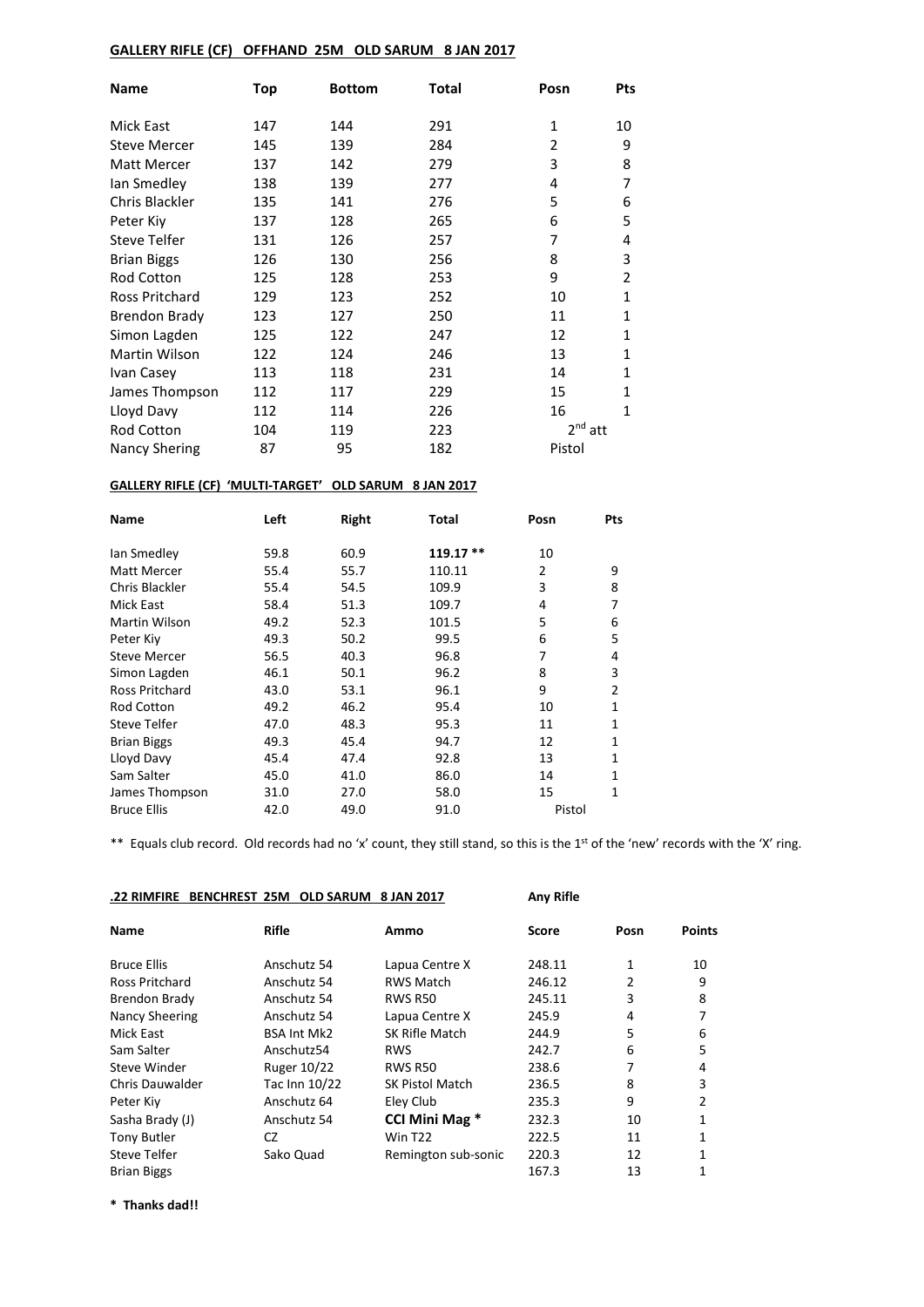#### **.22 RIMFIRE PRONE 100YDS ANDOVER 22 JAN 2017**

| Name                 | <b>Score</b> | Posn | <b>Pts</b> |  |
|----------------------|--------------|------|------------|--|
| <b>Bruce Ellis</b>   | 198.0        | 1    | 10         |  |
| <b>Nancy Shering</b> | 195.0        | 2    | 9          |  |
| James Bowhill        | 192.5        | $3=$ | 7.5        |  |
| Ivan Casey           | 192.5        | $3=$ | 7.5        |  |
| Peter Kiv            | 183.0        | 5    | 6          |  |
| <b>Steve Telfer</b>  | 163.2        | 6    | 5          |  |
| Mike Boakes          | 161.0        | 7    | 4          |  |

#### **GALLERY RIFLE (CF) OFFHAND 25M OLD SARUM 5 FEB 2017**

| <b>Name</b>          | Top     | <b>Bottom</b> | <b>Total</b> | Posn | <b>Pts</b> | <b>Sights</b> |
|----------------------|---------|---------------|--------------|------|------------|---------------|
| Mick East            | 147     | 148           | $295*$       | 1    | 10         | scope         |
| <b>Steve Mercer</b>  | 144     | 144           | 288          | 2    | 9          | scope         |
| Matt Mercer          | 139     | 146           | 285          | 3    | 8          | scope         |
| Chris Blackler       | 137     | 140           | 277          | 4    | 7          | scope         |
| Ross Pritchard       | 138     | 137           | 275          | 5    | 6          | scope         |
| <b>Brian Biggs</b>   | 138     | 136           | 274          | 6    | 5          | iron          |
| Jason Slater         | 137     | 134           | 271          | 7    | 4          | scope         |
| <b>Brendon Brady</b> | 118(14) | 129(16)       | 247          | 8    | 3          | iron          |
| <b>Rod Cotton</b>    | 118     | 127           | 245          | 9    | 2          | iron          |
| Simon Lagden         | 116     | 127           | 243          | 10   | 1          | scope         |
| John Turnham         | 113     | 116           | 229          | 11   | 1          | iron          |
| <b>Bruce Ellis</b>   | 94      | 81            | 155          | 12   | ---        | pistol        |

**\* Equals club record**

## **GALLERY RIFLE (CF) 'TIMED & PRECISION 1' OLD SARUM 5 FEB 2017**

| <b>Name</b>          | <b>P1</b> | P <sub>2</sub> | P <sub>3</sub> | <b>Total</b> | Posn | <b>Pts</b> | <b>Sights</b> |
|----------------------|-----------|----------------|----------------|--------------|------|------------|---------------|
| Mick East            | 120.10    | 120.8          | 60.4           | 300.22       | 1    | 10         | scope         |
| Matt Mercer          | 119.7     | 120.9          | 60.4           | 299.20       | 2    | 9          | scope         |
| <b>Steve Mercer</b>  | 119.8     | 120.6          | 60.4           | 299.18       | 3    | 8          | scope         |
| Chris Blackler       | 119.3     | 120.5          | 60.5           | 299.13       | 4    | 7          | scope         |
| Simon Lagden         | 120.7     | 118.4          | 60.3           | 298.14       | 5    | 6          | scope         |
| Ross Pritchard       | 117.3     | 118.3          | 60.3           | 295.9        | 6    | 5          | scope         |
| Rod Cotton           | 115.4     | 119.2          | 59.0           | 293.6        | 7    | 4          | iron          |
| Ivan Casey           | 113.3     | 119.7          | 60.0           | 292.10       | 8    | 3          | iron          |
| <b>Brian Biggs</b>   | 117.4     | 90.8           | 60.5           | 267.17       | 9    | 2          | iron          |
| <b>Nancy Shering</b> | 99.2      | 97.0           | 46.1           | 242.3        | 10   | ---        | pistol        |
| <b>Bruce Ellis</b>   | 85.0      | 114.5          | 40.0           | 239.5        | 11   | ---        | pistol        |

### **.22 RIMFIRE BENCHREST GROUPING 25M OLD SARUM 5 FEB 2017 Any Rifle**

| Name                   | Rifle              | Ammo            | Gp1   | Gp <sub>2</sub> | Gp3   | Gp4   | Agg     | Posn | <b>Pts</b> |
|------------------------|--------------------|-----------------|-------|-----------------|-------|-------|---------|------|------------|
| Mick East              | <b>BSA Int Mk2</b> | SK Rifle Match  | 0.173 | 0.104           | 0.219 | 0.157 | 0.16325 |      | 10         |
| <b>Bruce Ellis</b>     | Anschutz 54        | Lapua Centre X  | 0.189 | 0.177           | 0.225 | 0.246 | 0.20925 | 2    | 9          |
| Nancy Shering          | Anschutz 54        | Lapua Centre X  | 0.179 | 0.237           | 0.294 | 0.202 | 0.22800 | 3    | 8          |
| Brendon Brady          | Anschutz 54        | <b>RWS 100</b>  | 0.330 | 0.230           | 0.212 | 0.219 | 0.24775 | 4    | 7          |
| <b>Chris Dauwalder</b> | Tac Inn 10/22      | SK Pistol Match | 0.219 | 0.292           | 0.187 | 0.300 | 0.24950 | 5    | 6          |
| Ross Pritchard         | Anschutz 54        | Elev Match      | 0.295 | 0.271           | 0.332 | 0.189 | 0.27175 | 6    | 5          |
| <b>Brian Biggs</b>     | <b>BSA Int Mk2</b> | <b>CCI</b>      | 0.331 | 0.239           | 0.480 | 0.379 | 0.35725 | 7    | 4          |
| Rod Cotton             | Walther            | <b>CCI</b>      | 0.466 | 0.304           | 0.461 | 0.278 | 0.37725 | 8    | 3          |
| Lisa Brady             | Anschutz 54        | <b>CCI</b>      | 0.442 | 0.391           | 0.434 | 0.311 | 0.39450 | 9    | 2          |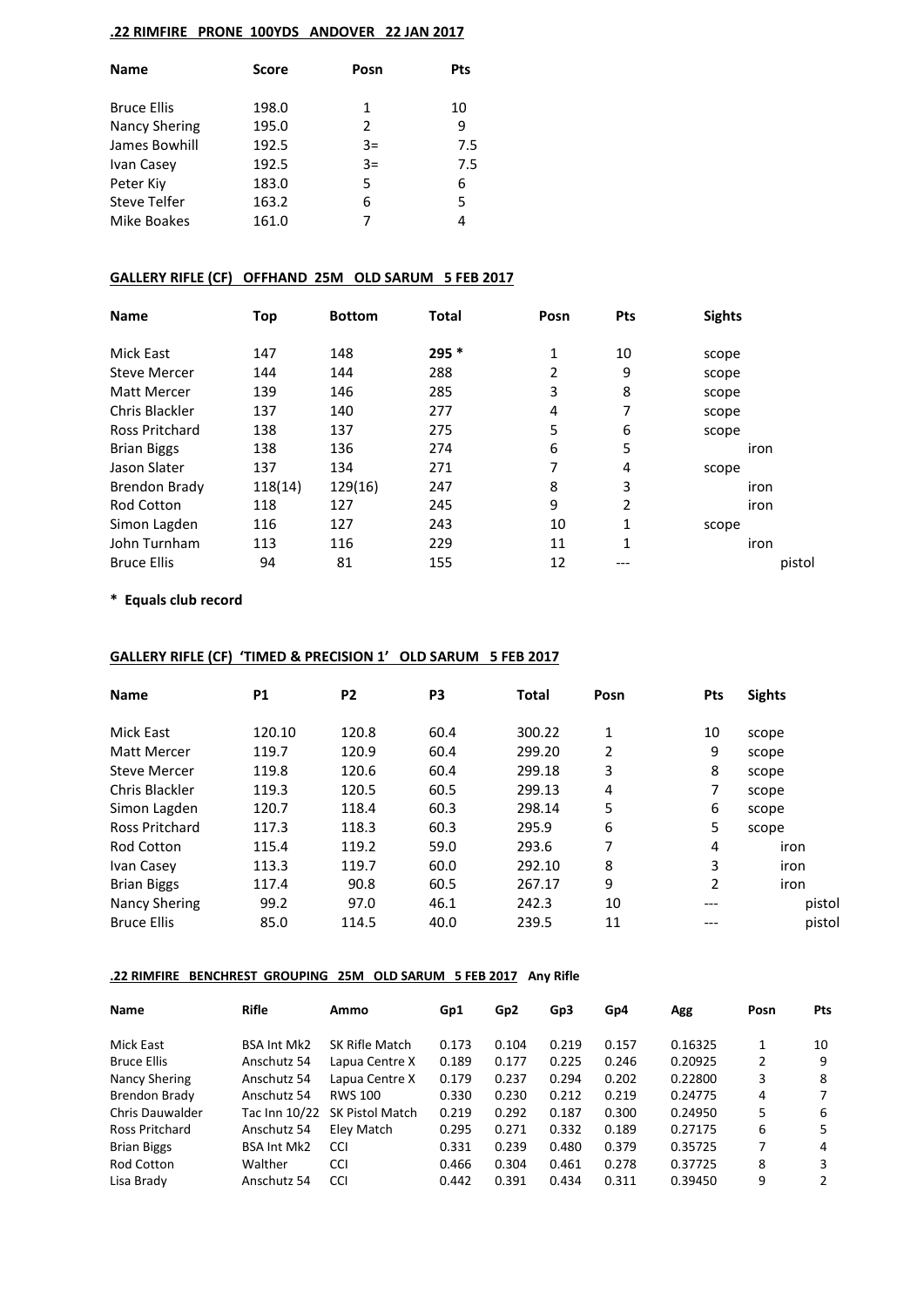# **AGGREGATE RESULTS 1 JULY 2016 – 30 JUN 2017**

**F Class – Open (**Best 6 to count) A total of **26** members took part in these competitions.

| Name                   | 24 Jul       | 7 Aug        | 13 Nov         | 18 Dec         | Total          |
|------------------------|--------------|--------------|----------------|----------------|----------------|
|                        | (1000)       | (600)        | (600)          | (300)          |                |
| <b>Ross Pritchard</b>  | 8.5          | 9            | 10             | 9              | 36.5           |
| <b>Graham Downer</b>   | 7            |              | 9              | 10             | 26             |
| <b>Mick East</b>       | 8.5          | 10           | 6              |                | 24.5           |
| lan Smedley            | 4            | 7            | 8              |                | 19             |
| Sam Salter             | 6            | 8            | 3              |                | 17             |
| Gary Jefferies         |              |              | 5              | 8              | 13             |
| <b>Brendon Brady</b>   |              |              | $\overline{7}$ | 3              | 10             |
| <b>Richard Sharman</b> | 10           |              |                |                | 10             |
| Simon Osborne          | 3            | 5            |                |                | 8              |
| <b>Steve Telfer</b>    | $\mathbf{1}$ | $\mathbf{1}$ |                | 6              | 8              |
| Paul Storrer           |              |              |                | 7              | 7              |
| <b>Tristan Foley</b>   | 5            | $\mathbf{1}$ |                |                | 6              |
| <b>Matt Stares</b>     |              | 6            |                |                | 6              |
| <b>Paul Phillips</b>   |              | 4            | 1              |                | 5              |
| Nancy Sheering         |              |              |                | 5              | 5              |
| <b>Brian Biggs</b>     |              | 2.5          | $\mathbf{1}$   | $\mathbf{1}$   | 4.5            |
| <b>Mike Boakes</b>     |              | $\mathbf{1}$ | 1              | $\overline{2}$ | 4              |
| Ivan Casey             |              |              |                | 4              | 4              |
| Pete Smith             |              |              | 4              |                | 4              |
| Jerry Levine           |              | 2.5          |                |                | 2.5            |
| Chris Jenks            |              |              | 2              |                | $\overline{2}$ |
| James Thompson         | 2            |              |                |                | $\overline{2}$ |
| <b>Simon Rogers</b>    | $\mathbf{1}$ |              |                |                | 1              |
| Mark Weston            |              | $\mathbf{1}$ |                |                | $\mathbf{1}$   |
| <b>Noel Smith</b>      |              | 1            |                |                | $\mathbf{1}$   |
| Simon Lagden           |              |              |                | $\mathbf{1}$   | $\mathbf{1}$   |

**F Class – TR (**Best 6 to count) A total of **19** members took part in these competitions.

| <b>Name</b>          | 24 Jul<br>(1000) | 7 Aug<br>(600) | 13 Nov<br>(600) | 18 Dec<br>(300) | <b>Total</b> |
|----------------------|------------------|----------------|-----------------|-----------------|--------------|
| lan Smedley          | 7                | 10             | 10              |                 | 27           |
| <b>Mick East</b>     | 8                | 9              | 9               |                 | 26           |
| Graham Downer        | 10               |                | 3               | 9               | 22           |
| <b>Brian Biggs</b>   |                  | 6.5            | 5               | 3               | 14.5         |
| Mike Boakes          |                  | 5              | 4               | 5               | 14           |
| Paul Phillips        |                  | 8              | 6               |                 | 14           |
| <b>Steve Telfer</b>  | 4                | 2              |                 | 8               | 14           |
| <b>Tristan Foley</b> | 9                | 3.5            |                 |                 | 12.5         |
| Gary Jefferies       |                  |                |                 | 10              | 10           |
| Pete Smith           |                  |                | 8               |                 | 8            |
| Chris Jenks          |                  |                | 7               |                 | 7            |
| Nancy Sheering       |                  |                |                 | 7               | 7            |
| Jerry Levine         |                  | 6.5            |                 |                 | 6.5          |
| Ivan Casey           |                  |                |                 | 6               | 6            |
| James Thompson       | 6                |                |                 |                 | 6            |
| Simon Rogers         | 5                |                |                 |                 | 5            |
| Simon Lagden         |                  |                |                 | 4               | 4            |
| Mark Weston          |                  | 3.5            |                 |                 | 3.5          |
| <b>Noel Smith</b>    |                  | 1              |                 |                 | 1            |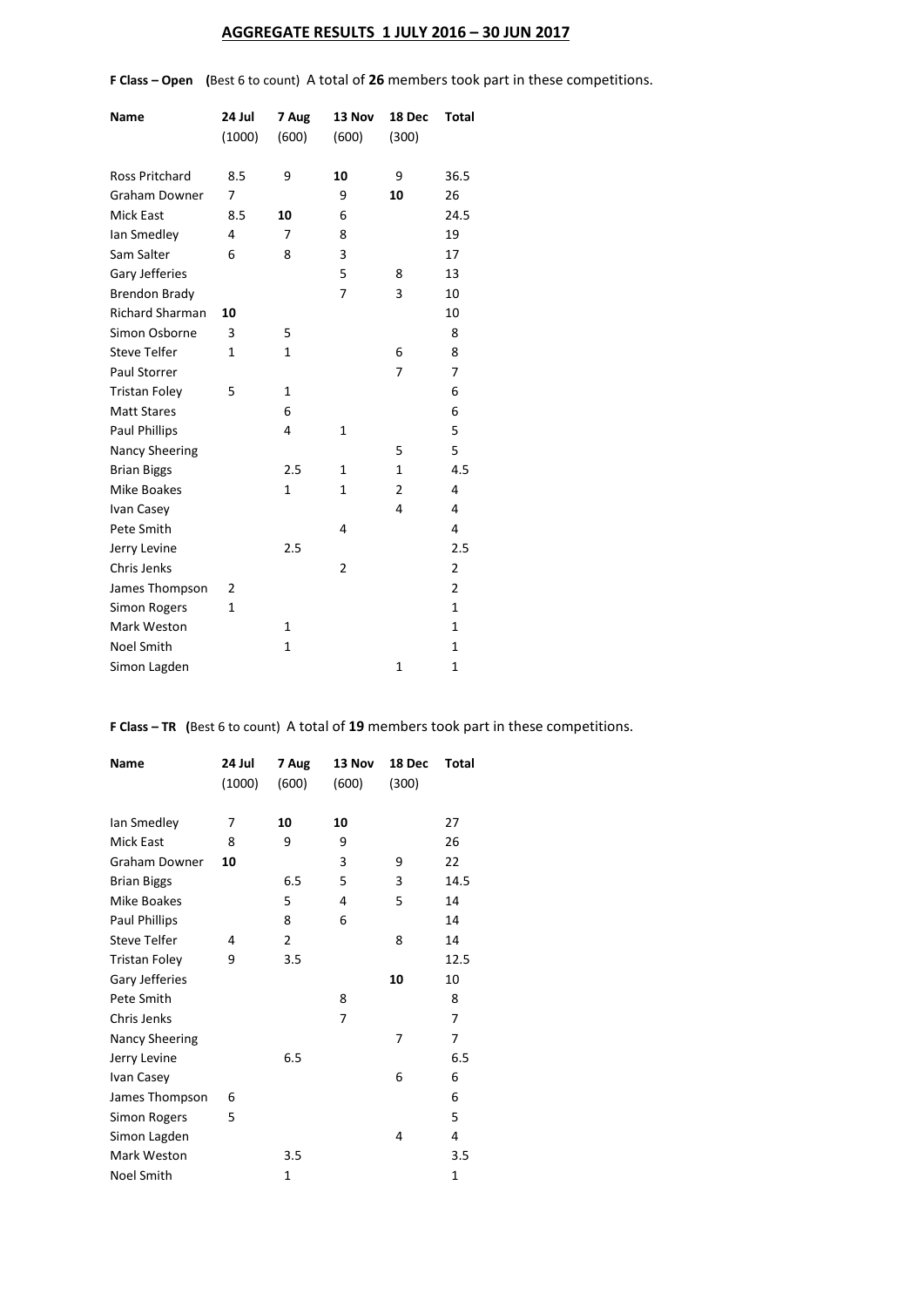| 10<br>9.5<br>10<br>10<br>9.5<br>10<br>59<br>Mick East<br>Rod Cotton<br>5<br>4.5<br>6<br>9<br>28<br>3.5<br>Chris Blackler<br>3<br>8<br>4.5<br>19<br>3.5<br><b>Matt Mercer</b><br>18.5<br>9<br>9.5<br>Pete Smith<br>9<br>5<br>3<br>17<br><b>Paul Phillips</b><br>8<br>4.5<br>3<br>15.5<br><b>Steve Mercer</b><br>8<br>7<br>15<br><b>Richard Salter</b><br>14<br>7<br>7<br>13.5<br><b>Brian Biggs</b><br>5.5<br>8<br>Ed Bush<br>6<br>13<br>7<br>13<br>Peter Kiy<br>1<br>9<br>3<br>lan Smedley<br>12<br>8<br>4<br><b>Steve Monk</b><br>6<br>11.5<br>5.5<br>Jason Slater<br>$\mathbf 1$<br>11<br>1<br>3<br>6<br><b>Tony Butler</b><br>1<br>$\mathbf 1$<br>10<br>1<br>1<br>6<br><b>Steve Telfer</b><br>$\overline{2}$<br>8<br>10<br><b>Steve Winder</b><br>$\overline{2}$<br>7<br>10<br>1<br>9.5<br>9.5<br>Simon East<br>Simon Lagden<br>7<br>7<br>Gary Jefferies<br>4<br>$\mathbf{1}$<br>$\mathbf{1}$<br>7<br>1<br>$\mathbf{1}$<br><b>Mike Boakes</b><br>$\mathbf 1$<br>4.5<br>6.5<br>Ross Pritchard<br>$\overline{2}$<br>$\overline{2}$<br>1<br>5<br>Chris Dauwalder<br>4.5<br>4.5<br>Noel Smith<br>4.5<br>4.5<br>Harold Isaac<br>$\mathbf 1$<br>$\mathbf 1$<br>4<br>1<br>1<br>James Thompson<br>1<br>1<br>1<br>1<br>4<br>3<br><b>Brendon Brady</b><br>$\mathbf 1$<br>$\mathbf 1$<br>1<br>3<br>1<br>Lisa Brady<br>1<br>1<br>3<br>1<br>Ivan Casey<br>1<br>1<br>3<br>$\mathbf{1}$<br>$\overline{2}$<br>Steve Jugg<br>$\overline{2}$<br>Paul Sample<br>1<br>1<br><b>Francis Sandy</b><br>1<br>1<br><b>Toby Mills</b><br>$\mathbf{1}$<br>1<br><b>Richard Griffiths</b><br>$\mathbf 1$<br>$\mathbf 1$<br>$\mathbf{1}$<br><b>Steve Hooper</b><br>1<br>Alan Jenkins<br>$\mathbf 1$<br>1<br><b>Bill Snook</b><br>$\mathbf 1$<br>1<br><b>Graham Downer</b><br>$\mathbf 1$<br>1 | Name | 17 Jul | 14 Aug | 18 Sep | <b>16 Oct</b> | 6 Nov | 1 Jan | Total |
|-------------------------------------------------------------------------------------------------------------------------------------------------------------------------------------------------------------------------------------------------------------------------------------------------------------------------------------------------------------------------------------------------------------------------------------------------------------------------------------------------------------------------------------------------------------------------------------------------------------------------------------------------------------------------------------------------------------------------------------------------------------------------------------------------------------------------------------------------------------------------------------------------------------------------------------------------------------------------------------------------------------------------------------------------------------------------------------------------------------------------------------------------------------------------------------------------------------------------------------------------------------------------------------------------------------------------------------------------------------------------------------------------------------------------------------------------------------------------------------------------------------------------------------------------------------------------------------------------------------------------------------------------------------------------------------------------------------------------------------------------------------------|------|--------|--------|--------|---------------|-------|-------|-------|
|                                                                                                                                                                                                                                                                                                                                                                                                                                                                                                                                                                                                                                                                                                                                                                                                                                                                                                                                                                                                                                                                                                                                                                                                                                                                                                                                                                                                                                                                                                                                                                                                                                                                                                                                                                   |      |        |        |        |               |       |       |       |
|                                                                                                                                                                                                                                                                                                                                                                                                                                                                                                                                                                                                                                                                                                                                                                                                                                                                                                                                                                                                                                                                                                                                                                                                                                                                                                                                                                                                                                                                                                                                                                                                                                                                                                                                                                   |      |        |        |        |               |       |       |       |
|                                                                                                                                                                                                                                                                                                                                                                                                                                                                                                                                                                                                                                                                                                                                                                                                                                                                                                                                                                                                                                                                                                                                                                                                                                                                                                                                                                                                                                                                                                                                                                                                                                                                                                                                                                   |      |        |        |        |               |       |       |       |
|                                                                                                                                                                                                                                                                                                                                                                                                                                                                                                                                                                                                                                                                                                                                                                                                                                                                                                                                                                                                                                                                                                                                                                                                                                                                                                                                                                                                                                                                                                                                                                                                                                                                                                                                                                   |      |        |        |        |               |       |       |       |
|                                                                                                                                                                                                                                                                                                                                                                                                                                                                                                                                                                                                                                                                                                                                                                                                                                                                                                                                                                                                                                                                                                                                                                                                                                                                                                                                                                                                                                                                                                                                                                                                                                                                                                                                                                   |      |        |        |        |               |       |       |       |
|                                                                                                                                                                                                                                                                                                                                                                                                                                                                                                                                                                                                                                                                                                                                                                                                                                                                                                                                                                                                                                                                                                                                                                                                                                                                                                                                                                                                                                                                                                                                                                                                                                                                                                                                                                   |      |        |        |        |               |       |       |       |
|                                                                                                                                                                                                                                                                                                                                                                                                                                                                                                                                                                                                                                                                                                                                                                                                                                                                                                                                                                                                                                                                                                                                                                                                                                                                                                                                                                                                                                                                                                                                                                                                                                                                                                                                                                   |      |        |        |        |               |       |       |       |
|                                                                                                                                                                                                                                                                                                                                                                                                                                                                                                                                                                                                                                                                                                                                                                                                                                                                                                                                                                                                                                                                                                                                                                                                                                                                                                                                                                                                                                                                                                                                                                                                                                                                                                                                                                   |      |        |        |        |               |       |       |       |
|                                                                                                                                                                                                                                                                                                                                                                                                                                                                                                                                                                                                                                                                                                                                                                                                                                                                                                                                                                                                                                                                                                                                                                                                                                                                                                                                                                                                                                                                                                                                                                                                                                                                                                                                                                   |      |        |        |        |               |       |       |       |
|                                                                                                                                                                                                                                                                                                                                                                                                                                                                                                                                                                                                                                                                                                                                                                                                                                                                                                                                                                                                                                                                                                                                                                                                                                                                                                                                                                                                                                                                                                                                                                                                                                                                                                                                                                   |      |        |        |        |               |       |       |       |
|                                                                                                                                                                                                                                                                                                                                                                                                                                                                                                                                                                                                                                                                                                                                                                                                                                                                                                                                                                                                                                                                                                                                                                                                                                                                                                                                                                                                                                                                                                                                                                                                                                                                                                                                                                   |      |        |        |        |               |       |       |       |
|                                                                                                                                                                                                                                                                                                                                                                                                                                                                                                                                                                                                                                                                                                                                                                                                                                                                                                                                                                                                                                                                                                                                                                                                                                                                                                                                                                                                                                                                                                                                                                                                                                                                                                                                                                   |      |        |        |        |               |       |       |       |
|                                                                                                                                                                                                                                                                                                                                                                                                                                                                                                                                                                                                                                                                                                                                                                                                                                                                                                                                                                                                                                                                                                                                                                                                                                                                                                                                                                                                                                                                                                                                                                                                                                                                                                                                                                   |      |        |        |        |               |       |       |       |
|                                                                                                                                                                                                                                                                                                                                                                                                                                                                                                                                                                                                                                                                                                                                                                                                                                                                                                                                                                                                                                                                                                                                                                                                                                                                                                                                                                                                                                                                                                                                                                                                                                                                                                                                                                   |      |        |        |        |               |       |       |       |
|                                                                                                                                                                                                                                                                                                                                                                                                                                                                                                                                                                                                                                                                                                                                                                                                                                                                                                                                                                                                                                                                                                                                                                                                                                                                                                                                                                                                                                                                                                                                                                                                                                                                                                                                                                   |      |        |        |        |               |       |       |       |
|                                                                                                                                                                                                                                                                                                                                                                                                                                                                                                                                                                                                                                                                                                                                                                                                                                                                                                                                                                                                                                                                                                                                                                                                                                                                                                                                                                                                                                                                                                                                                                                                                                                                                                                                                                   |      |        |        |        |               |       |       |       |
|                                                                                                                                                                                                                                                                                                                                                                                                                                                                                                                                                                                                                                                                                                                                                                                                                                                                                                                                                                                                                                                                                                                                                                                                                                                                                                                                                                                                                                                                                                                                                                                                                                                                                                                                                                   |      |        |        |        |               |       |       |       |
|                                                                                                                                                                                                                                                                                                                                                                                                                                                                                                                                                                                                                                                                                                                                                                                                                                                                                                                                                                                                                                                                                                                                                                                                                                                                                                                                                                                                                                                                                                                                                                                                                                                                                                                                                                   |      |        |        |        |               |       |       |       |
|                                                                                                                                                                                                                                                                                                                                                                                                                                                                                                                                                                                                                                                                                                                                                                                                                                                                                                                                                                                                                                                                                                                                                                                                                                                                                                                                                                                                                                                                                                                                                                                                                                                                                                                                                                   |      |        |        |        |               |       |       |       |
|                                                                                                                                                                                                                                                                                                                                                                                                                                                                                                                                                                                                                                                                                                                                                                                                                                                                                                                                                                                                                                                                                                                                                                                                                                                                                                                                                                                                                                                                                                                                                                                                                                                                                                                                                                   |      |        |        |        |               |       |       |       |
|                                                                                                                                                                                                                                                                                                                                                                                                                                                                                                                                                                                                                                                                                                                                                                                                                                                                                                                                                                                                                                                                                                                                                                                                                                                                                                                                                                                                                                                                                                                                                                                                                                                                                                                                                                   |      |        |        |        |               |       |       |       |
|                                                                                                                                                                                                                                                                                                                                                                                                                                                                                                                                                                                                                                                                                                                                                                                                                                                                                                                                                                                                                                                                                                                                                                                                                                                                                                                                                                                                                                                                                                                                                                                                                                                                                                                                                                   |      |        |        |        |               |       |       |       |
|                                                                                                                                                                                                                                                                                                                                                                                                                                                                                                                                                                                                                                                                                                                                                                                                                                                                                                                                                                                                                                                                                                                                                                                                                                                                                                                                                                                                                                                                                                                                                                                                                                                                                                                                                                   |      |        |        |        |               |       |       |       |
|                                                                                                                                                                                                                                                                                                                                                                                                                                                                                                                                                                                                                                                                                                                                                                                                                                                                                                                                                                                                                                                                                                                                                                                                                                                                                                                                                                                                                                                                                                                                                                                                                                                                                                                                                                   |      |        |        |        |               |       |       |       |
|                                                                                                                                                                                                                                                                                                                                                                                                                                                                                                                                                                                                                                                                                                                                                                                                                                                                                                                                                                                                                                                                                                                                                                                                                                                                                                                                                                                                                                                                                                                                                                                                                                                                                                                                                                   |      |        |        |        |               |       |       |       |
|                                                                                                                                                                                                                                                                                                                                                                                                                                                                                                                                                                                                                                                                                                                                                                                                                                                                                                                                                                                                                                                                                                                                                                                                                                                                                                                                                                                                                                                                                                                                                                                                                                                                                                                                                                   |      |        |        |        |               |       |       |       |
|                                                                                                                                                                                                                                                                                                                                                                                                                                                                                                                                                                                                                                                                                                                                                                                                                                                                                                                                                                                                                                                                                                                                                                                                                                                                                                                                                                                                                                                                                                                                                                                                                                                                                                                                                                   |      |        |        |        |               |       |       |       |
|                                                                                                                                                                                                                                                                                                                                                                                                                                                                                                                                                                                                                                                                                                                                                                                                                                                                                                                                                                                                                                                                                                                                                                                                                                                                                                                                                                                                                                                                                                                                                                                                                                                                                                                                                                   |      |        |        |        |               |       |       |       |
|                                                                                                                                                                                                                                                                                                                                                                                                                                                                                                                                                                                                                                                                                                                                                                                                                                                                                                                                                                                                                                                                                                                                                                                                                                                                                                                                                                                                                                                                                                                                                                                                                                                                                                                                                                   |      |        |        |        |               |       |       |       |
|                                                                                                                                                                                                                                                                                                                                                                                                                                                                                                                                                                                                                                                                                                                                                                                                                                                                                                                                                                                                                                                                                                                                                                                                                                                                                                                                                                                                                                                                                                                                                                                                                                                                                                                                                                   |      |        |        |        |               |       |       |       |
|                                                                                                                                                                                                                                                                                                                                                                                                                                                                                                                                                                                                                                                                                                                                                                                                                                                                                                                                                                                                                                                                                                                                                                                                                                                                                                                                                                                                                                                                                                                                                                                                                                                                                                                                                                   |      |        |        |        |               |       |       |       |
|                                                                                                                                                                                                                                                                                                                                                                                                                                                                                                                                                                                                                                                                                                                                                                                                                                                                                                                                                                                                                                                                                                                                                                                                                                                                                                                                                                                                                                                                                                                                                                                                                                                                                                                                                                   |      |        |        |        |               |       |       |       |
|                                                                                                                                                                                                                                                                                                                                                                                                                                                                                                                                                                                                                                                                                                                                                                                                                                                                                                                                                                                                                                                                                                                                                                                                                                                                                                                                                                                                                                                                                                                                                                                                                                                                                                                                                                   |      |        |        |        |               |       |       |       |
|                                                                                                                                                                                                                                                                                                                                                                                                                                                                                                                                                                                                                                                                                                                                                                                                                                                                                                                                                                                                                                                                                                                                                                                                                                                                                                                                                                                                                                                                                                                                                                                                                                                                                                                                                                   |      |        |        |        |               |       |       |       |
|                                                                                                                                                                                                                                                                                                                                                                                                                                                                                                                                                                                                                                                                                                                                                                                                                                                                                                                                                                                                                                                                                                                                                                                                                                                                                                                                                                                                                                                                                                                                                                                                                                                                                                                                                                   |      |        |        |        |               |       |       |       |
|                                                                                                                                                                                                                                                                                                                                                                                                                                                                                                                                                                                                                                                                                                                                                                                                                                                                                                                                                                                                                                                                                                                                                                                                                                                                                                                                                                                                                                                                                                                                                                                                                                                                                                                                                                   |      |        |        |        |               |       |       |       |
|                                                                                                                                                                                                                                                                                                                                                                                                                                                                                                                                                                                                                                                                                                                                                                                                                                                                                                                                                                                                                                                                                                                                                                                                                                                                                                                                                                                                                                                                                                                                                                                                                                                                                                                                                                   |      |        |        |        |               |       |       |       |
|                                                                                                                                                                                                                                                                                                                                                                                                                                                                                                                                                                                                                                                                                                                                                                                                                                                                                                                                                                                                                                                                                                                                                                                                                                                                                                                                                                                                                                                                                                                                                                                                                                                                                                                                                                   |      |        |        |        |               |       |       |       |
| John Turnham<br>$\mathbf 1$<br>$\mathbf{1}$                                                                                                                                                                                                                                                                                                                                                                                                                                                                                                                                                                                                                                                                                                                                                                                                                                                                                                                                                                                                                                                                                                                                                                                                                                                                                                                                                                                                                                                                                                                                                                                                                                                                                                                       |      |        |        |        |               |       |       |       |
| Dave Jamieson<br>$\mathbf 1$<br>1                                                                                                                                                                                                                                                                                                                                                                                                                                                                                                                                                                                                                                                                                                                                                                                                                                                                                                                                                                                                                                                                                                                                                                                                                                                                                                                                                                                                                                                                                                                                                                                                                                                                                                                                 |      |        |        |        |               |       |       |       |

**.22 Rimfire – Offhand Precision** (Best 6 to count) A total of **40** members took part in these competitions.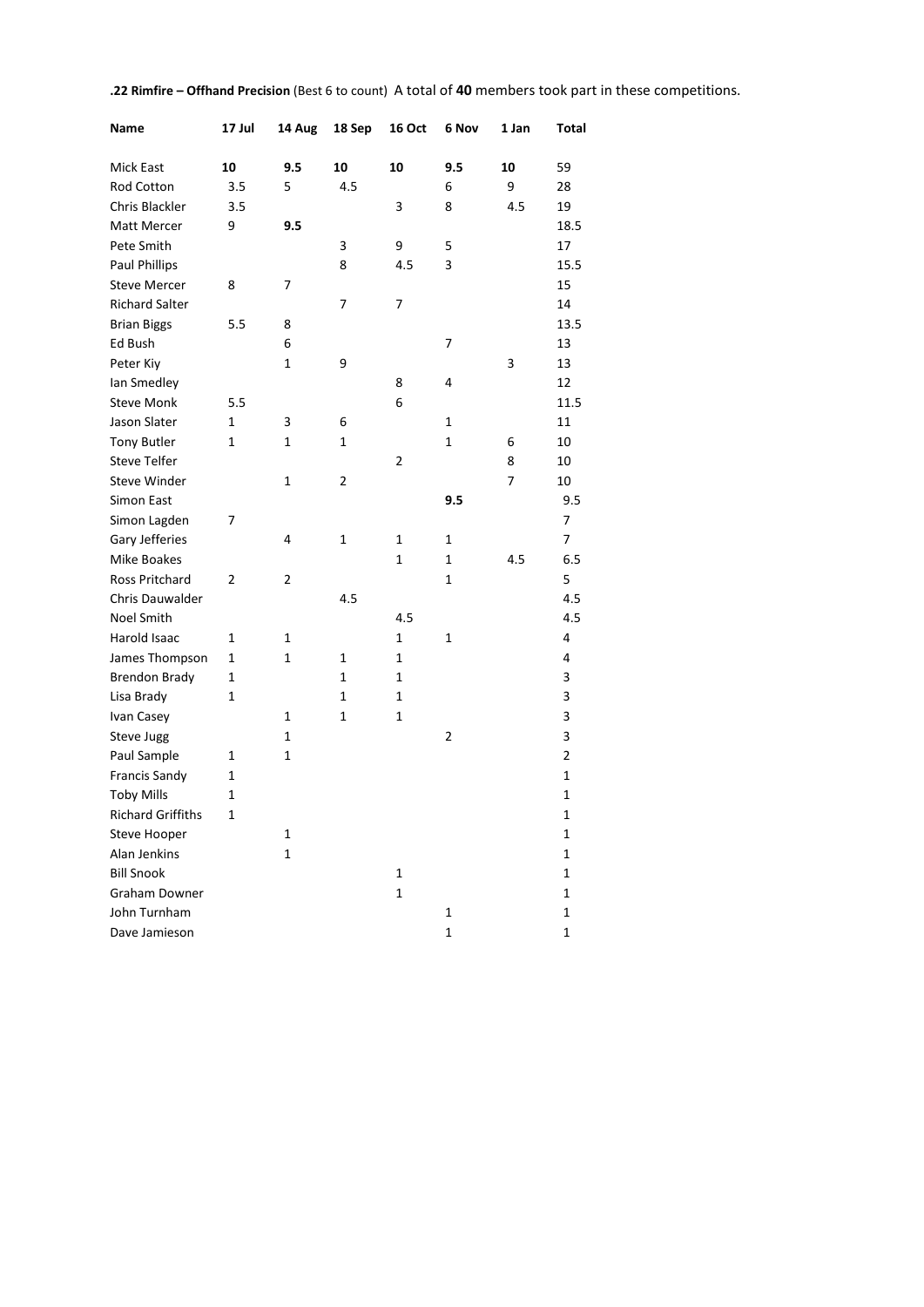| <b>Name</b>           | 3 Jul          | 17 Jul         |              |                | 14 Aug 11 Sep 18 Sep | 16 Oct 6 Nov            |                | 1 Jan          | <b>Total</b>   |
|-----------------------|----------------|----------------|--------------|----------------|----------------------|-------------------------|----------------|----------------|----------------|
| Mick East             | 9.5            | 10             | 10           | 10             | 10                   | 10                      | 9.5            | 10             | 79             |
| <b>Brian Biggs</b>    | 8              | 6              | 7.5          | 4.5            | 6                    |                         | 5              | 9              | 46             |
| Chris Blackler        | 3              | 6              |              | 6              |                      | 4                       | $\overline{2}$ | 7              | 28             |
| lan Smedley           | 9.5            |                |              |                |                      | $\overline{7}$          | 9.5            |                | 26             |
| <b>Paul Phillips</b>  | 1              |                |              | 7              | 3                    | 5.5                     | $\overline{7}$ |                | 23.5           |
| Chris Dauwalder       | 7              |                |              | 9              | 7                    |                         |                |                | 23             |
| <b>Rod Cotton</b>     |                | 6              | 2            |                | 5                    |                         | 1              | 8              | 22             |
| <b>Richard Salter</b> |                |                |              | 3              | 8                    | 9                       |                |                | 20             |
| Ed Bush               |                | $\overline{2}$ | 9            |                |                      |                         | 8              |                | 19             |
| <b>Steve Mercer</b>   |                | 8              | $\mathbf{1}$ | 8              |                      |                         |                |                | 17             |
| Matt Mercer           |                | 9              | 7.5          |                |                      |                         |                |                | 16.5           |
| <b>Steve Jugg</b>     | 6              |                | $\mathbf{1}$ |                |                      |                         | 6              |                | 13             |
| Pete Smith            |                |                |              | $\mathbf{1}$   |                      | 8                       | 4              |                | 13             |
| Ivan Casey            |                |                | 6            |                |                      |                         |                | 5              | 11             |
| Graham Downer         |                |                |              |                | 9                    | $\mathbf{1}$            |                |                | 10             |
| Sam Salter            |                |                | 4            | 1              | 4                    |                         | 1              |                | 10             |
| Gary Jefferies        |                |                | 3            | $\overline{2}$ |                      |                         | 3              |                | 8              |
| Paul Sample           | 1              | 1              | 5            |                |                      |                         |                |                | 7              |
| Luke Hoare            |                |                |              | 4.5            | $\overline{2}$       |                         |                |                | 6.5            |
| Ross Pritchard        | 1              | 3              | $\mathbf{1}$ |                |                      |                         | $\mathbf{1}$   |                | 6              |
| <b>Steve Telfer</b>   |                |                |              |                |                      |                         |                | 6              | 6              |
| James Thompson        | $\overline{4}$ | $\mathbf{1}$   | 1            |                |                      |                         |                |                | 6              |
| <b>Steve Winder</b>   | 2              |                | 1            |                |                      |                         |                | 3              | 6              |
| Noel Smith            |                |                |              |                |                      | 5.5                     |                |                | 5.5            |
| Harold Isaac          | 1              | $\mathbf{1}$   | 1            |                |                      | $\mathbf{1}$            | $\mathbf{1}$   |                | 5              |
| Peter Kiy             |                |                | $\mathbf{1}$ |                |                      |                         |                | $\overline{4}$ | 5              |
| Simon Lagden          | 5              |                |              |                |                      |                         |                |                | 5              |
| <b>Steve Monk</b>     | $\mathbf{1}$   | 1              |              |                |                      | 3                       |                |                | 5              |
| <b>Francis Sandy</b>  |                | 4              |              |                |                      |                         |                |                | 4              |
| Simon Rogers          |                |                |              | $\mathbf{1}$   |                      | $\overline{\mathbf{c}}$ |                |                | 3              |
| Mike Boakes           |                |                |              |                |                      |                         |                | $\overline{2}$ | $\mathbf 2$    |
| <b>Brendon Brady</b>  |                | $\mathbf{1}$   |              |                |                      | $\mathbf 1$             |                |                | $\overline{2}$ |
| Sasha Brady           |                | 1              |              |                | $\mathbf 1$          |                         |                |                | $\overline{2}$ |
| Sean Dunn             |                | $\mathbf{1}$   |              |                |                      |                         | $\mathbf 1$    |                | $\overline{2}$ |
| <b>Steve Hooper</b>   | $\mathbf{1}$   |                | $\mathbf{1}$ |                |                      |                         |                |                | $\overline{2}$ |
| Chris Jenks           | $\mathbf{1}$   |                |              |                |                      |                         |                |                | $\mathbf{1}$   |
| Katy Bacon            | $\mathbf{1}$   |                |              |                |                      |                         |                |                | $\mathbf{1}$   |
| Lisa Brady            |                | $\mathbf{1}$   |              |                |                      |                         |                |                | $\mathbf{1}$   |
| Jason Slater          |                |                |              | 1              |                      |                         |                |                | 1              |
| John Turnham          |                |                |              | $\mathbf 1$    |                      |                         |                |                | 1              |
| Thomas Kulitz         |                |                |              | $\mathbf 1$    |                      |                         |                |                | $\mathbf{1}$   |
| <b>Bill Snook</b>     |                |                |              |                |                      |                         | $\mathbf{1}$   |                | 1              |
| Dave Jamieson         |                |                |              |                |                      |                         | $\mathbf{1}$   |                | $\mathbf 1$    |

#### **.22 Rimfire - Speed** (Best 8 to count) A total of **43** members took part in these competitions.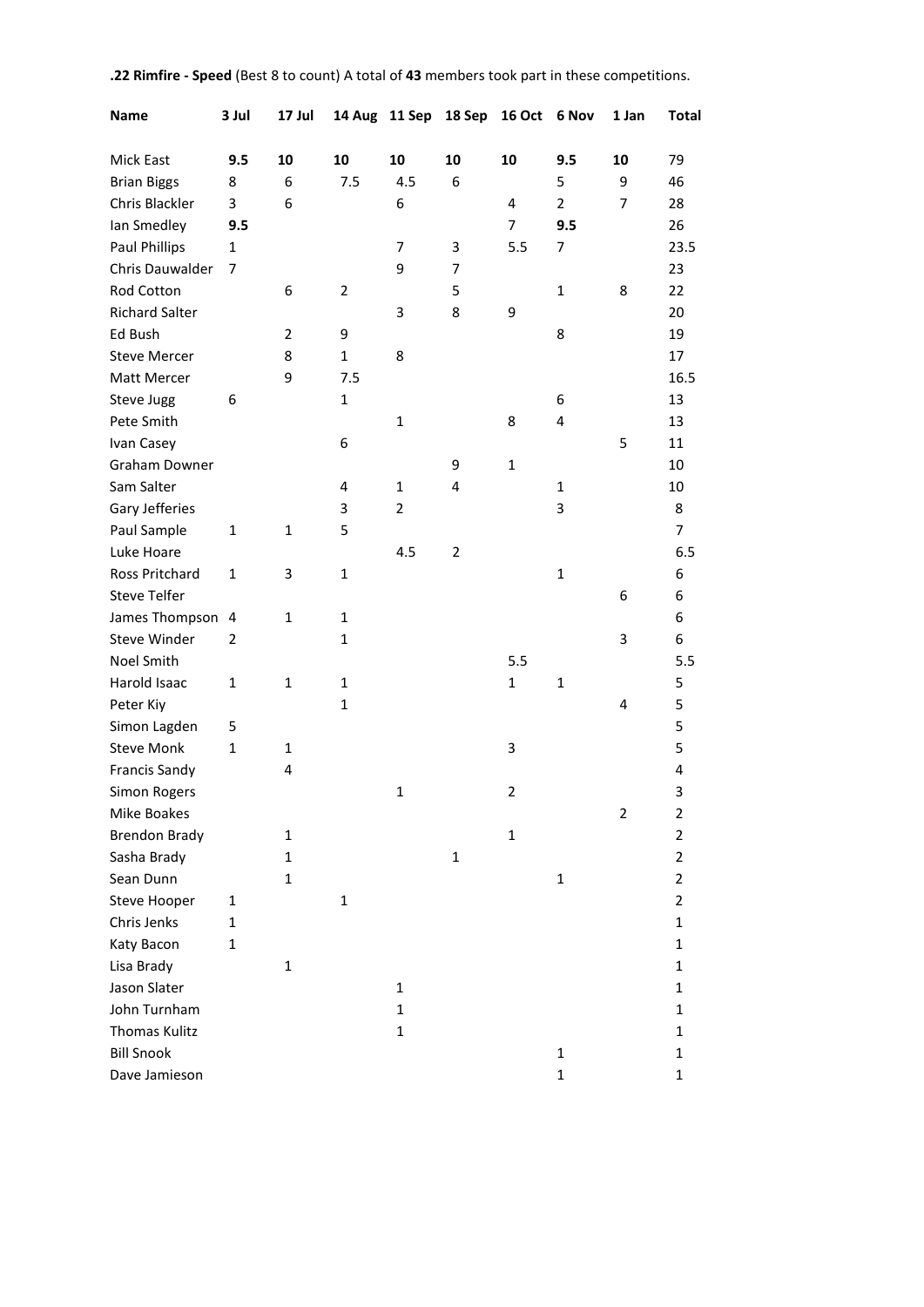| <b>Name</b>          | <b>31 Jul</b> | 11 Sep         | 2 Oct          | <b>23 Oct</b>  | 8 Jan          | 5 Feb        | <b>Total</b>   |
|----------------------|---------------|----------------|----------------|----------------|----------------|--------------|----------------|
| <b>Mick East</b>     |               | 10             | 10             | 10             | 10             | 10           | 50             |
| <b>Steve Mercer</b>  | 10            | 9              |                | 9              | 9              | 9            | 46             |
| Chris Blackler       |               | 4.5            | 8              | $\overline{7}$ | 6              | 7            | 32.5           |
| <b>Brian Biggs</b>   | 9             | 7              | $\mathbf{1}$   | 1.5            | 3              | 5            | 26.5           |
| <b>Matt Mercer</b>   |               |                |                | 8              | 8              | 8            | 24             |
| Jason Slater         |               | 4.5            | 9              | $\mathbf{1}$   |                | 4            | 18.5           |
| Pete Smith           | 8             | 6              |                | 4              |                |              | 18             |
| <b>Brendon Brady</b> | 5             |                | $\overline{7}$ | $\mathbf{1}$   | $\mathbf{1}$   | 3            | 17             |
| Simon Lagden         | 7             |                | 3              | 3              | $\mathbf{1}$   | $\mathbf{1}$ | 15             |
| Ian Smedley          |               |                |                | 6              | $\overline{7}$ |              | 13             |
| Paul Phillips        | 6             | $\mathbf{1}$   |                | 5              |                |              | 12             |
| Ross Pritchard       |               |                | $\overline{2}$ | 1.5            | $\mathbf{1}$   | 6            | 10.5           |
| Paul Storrer         |               | 8              | $\mathbf{1}$   |                |                |              | 9              |
| John Turnham         | 3.5           | $\overline{2}$ |                | $\mathbf{1}$   |                | $\mathbf{1}$ | 7.5            |
| Peter Kiy            | $\mathbf{1}$  |                | $\mathbf{1}$   |                | 5              |              | 7              |
| Chris Dauwalder      |               |                | 6              |                |                |              | 6              |
| James Thompson       |               |                | 4.5            |                | $\mathbf{1}$   |              | 5.5            |
| Rod Cotton           |               |                | $\mathbf{1}$   |                | $\overline{2}$ | 2            | 5              |
| Phillip Ludgate      |               |                | 4.5            |                |                |              | 4.5            |
| <b>Steve Telfer</b>  |               |                |                |                | 4              |              | 4              |
| Harold Isaac         | 3.5           |                |                |                |                |              | 3.5            |
| Ed Warden            |               | 3              |                |                |                |              | 3              |
| Mike Boakes          | $\mathbf{1}$  |                | $\mathbf{1}$   |                |                |              | $\overline{c}$ |
| Lee Tapper           | 2             |                |                |                |                |              | $\overline{2}$ |
| Martin Wilson        |               |                | $\mathbf{1}$   |                | $\mathbf{1}$   |              | $\overline{2}$ |
| Dave Jamieson        | $\mathbf{1}$  |                |                |                |                |              | $\mathbf{1}$   |
| A Jenkins            | $\mathbf{1}$  |                |                |                |                |              | $\mathbf{1}$   |
| Simon Rogers         |               | $\mathbf{1}$   |                |                |                |              | $\mathbf{1}$   |
| Rob McDonald         |               |                | $\mathbf{1}$   |                |                |              | $\mathbf{1}$   |
| Mark Westen          |               |                | $\mathbf{1}$   |                |                |              | $\mathbf{1}$   |
| Steve Jugg           |               |                |                | $\mathbf{1}$   |                |              | $\mathbf 1$    |
| Gary Jefferies       |               |                |                | $\mathbf{1}$   |                |              | $\mathbf{1}$   |
| Ivan Casey           |               |                |                |                | $\mathbf{1}$   |              | 1              |
| Lloyd Davy           |               |                |                |                | $\overline{1}$ |              | $\overline{1}$ |

**GR(CF) - Offhand** (Best 6 to count) A total of **34** members took part in these competitions.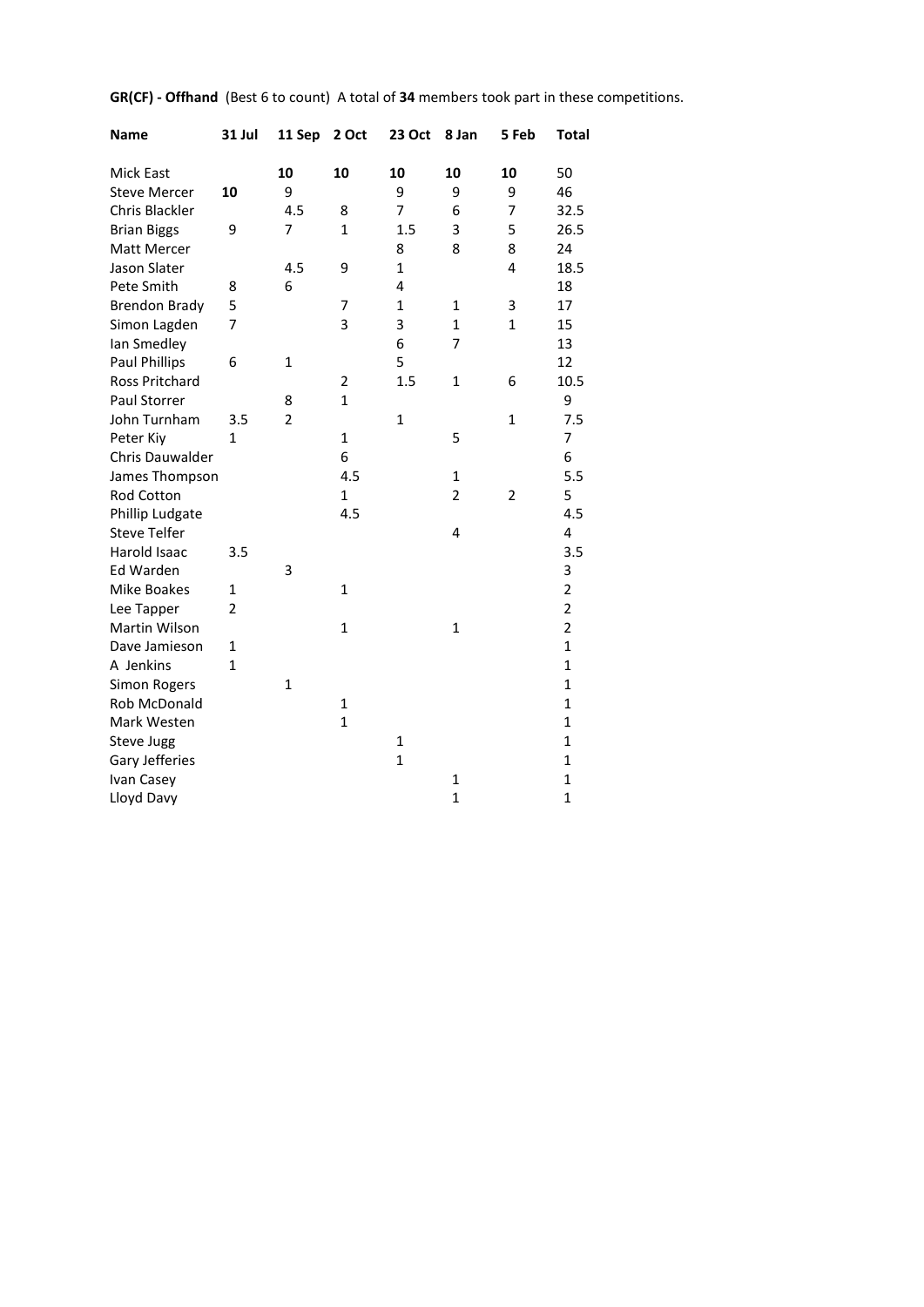| <b>Name</b>           | 3 Jul | 31 Jul         | 2 Oct        | 23 Oct         |                | 20 Nov 20 Nov 8 Jan |                | 5 Feb | <b>Total</b>   |
|-----------------------|-------|----------------|--------------|----------------|----------------|---------------------|----------------|-------|----------------|
| Mick East             | 8     |                | 10           | 5              | 8              | 7                   | 7              | 10    | 55             |
| Matt Mercer           |       |                |              | 10             | 9              | 8                   | 9              | 9     | 45             |
| <b>Steve Mercer</b>   |       | 10             |              | $\mathbf{1}$   | 6.5            | 9                   | 4              | 8     | 38.5           |
| Chris Blackler        | 7     |                | 7            | 6              |                |                     | 8              | 7     | 35             |
| Ian Smedley           | 9     |                |              | 9              |                |                     | 10             |       | 28             |
| Simon Lagden          |       | 4              |              | 1              | 5              | 5                   | 3              | 6     | 24             |
| Sam Salter            |       | 6              | 8            | $\mathbf{1}$   | $\overline{2}$ | 6                   | $\mathbf{1}$   |       | 24             |
| <b>Paul Phillips</b>  | 6     | 9              |              | 8              |                |                     |                |       | 23             |
| Simon East            |       |                |              |                | 10             | 10                  |                |       | 20             |
| <b>Brian Biggs</b>    | 1     | $\mathbf{1}$   | 5            | $\mathbf{1}$   | 4              | $\mathbf{1}$        | 1              | 2     | 16             |
| Pete Smith            |       | 8              |              | 7              |                |                     |                |       | 15             |
| <b>Steve Jugg</b>     | 10    |                |              | 4              |                |                     |                |       | 14             |
| <b>Richard Salter</b> |       |                |              | 3              | 6.5            | 4                   |                |       | 13.5           |
| Rod Cotton            |       |                | 2            |                | 3              | 1                   | $\mathbf{1}$   | 4     | 11             |
| Peter Kiy             |       | 1              | 4            | 1              |                |                     | 5              |       | 11             |
| Ross Pritchard        | 3     |                |              | $\mathbf{1}$   |                |                     | $\overline{2}$ | 5     | 11             |
| Chris Dauwalder       |       |                | 9            |                |                |                     |                |       | 9              |
| Harold Isaac          | 4     | 5              |              |                |                |                     |                |       | 9              |
| <b>Brendon Brady</b>  |       | $\overline{2}$ | 3            | $\mathbf{1}$   | $\mathbf{1}$   | $\mathbf{1}$        |                |       | 8              |
| James Thompson 1      |       |                | 6            |                |                |                     | $\mathbf{1}$   |       | 8              |
| Lee Tapper            |       | 7              |              |                |                |                     |                |       | 7              |
| Ivan Casey            |       |                |              |                | $\mathbf{1}$   | 2.5                 |                | 3     | 6.5            |
| Martin Wilson         |       |                |              |                |                |                     | 6              |       | 6              |
| <b>Steve Monk</b>     | 5     |                |              |                |                |                     |                |       | 5              |
| Ed Bush               |       | 3              | $\mathbf{1}$ |                |                |                     |                |       | 4              |
| <b>Nigel Casperd</b>  |       |                |              |                | $\mathbf{1}$   | 2.5                 |                |       | 3.5            |
| <b>Steve Telfer</b>   |       |                |              |                | 1              | $\mathbf{1}$        | $\mathbf{1}$   |       | 3              |
| <b>Richard Clapp</b>  |       |                |              |                | $\mathbf 1$    | $\mathbf{1}$        |                |       | $\overline{2}$ |
| Lloyd Davy            |       |                |              | $\mathbf{1}$   |                |                     | $\mathbf{1}$   |       | $\overline{2}$ |
| Gary Jefferies        |       |                |              | $\overline{2}$ |                |                     |                |       | $\overline{2}$ |
| Chris Jenks           | 2     |                |              |                |                |                     |                |       | $\overline{2}$ |
| Rob McDonald          | 1     |                | $\mathbf{1}$ |                |                |                     |                |       | $\overline{2}$ |
| Paul Sample           | 1     |                |              |                |                |                     |                |       | $\mathbf{1}$   |
| Phillip Ludgate       |       |                | $\mathbf{1}$ |                |                |                     |                |       | 1              |
| <b>Mike Boakes</b>    |       |                | $\mathbf{1}$ |                |                |                     |                |       | $\mathbf{1}$   |

**GR(CF) - Speed** (Best 8 to count) A total of **35** members took part in these competitions.